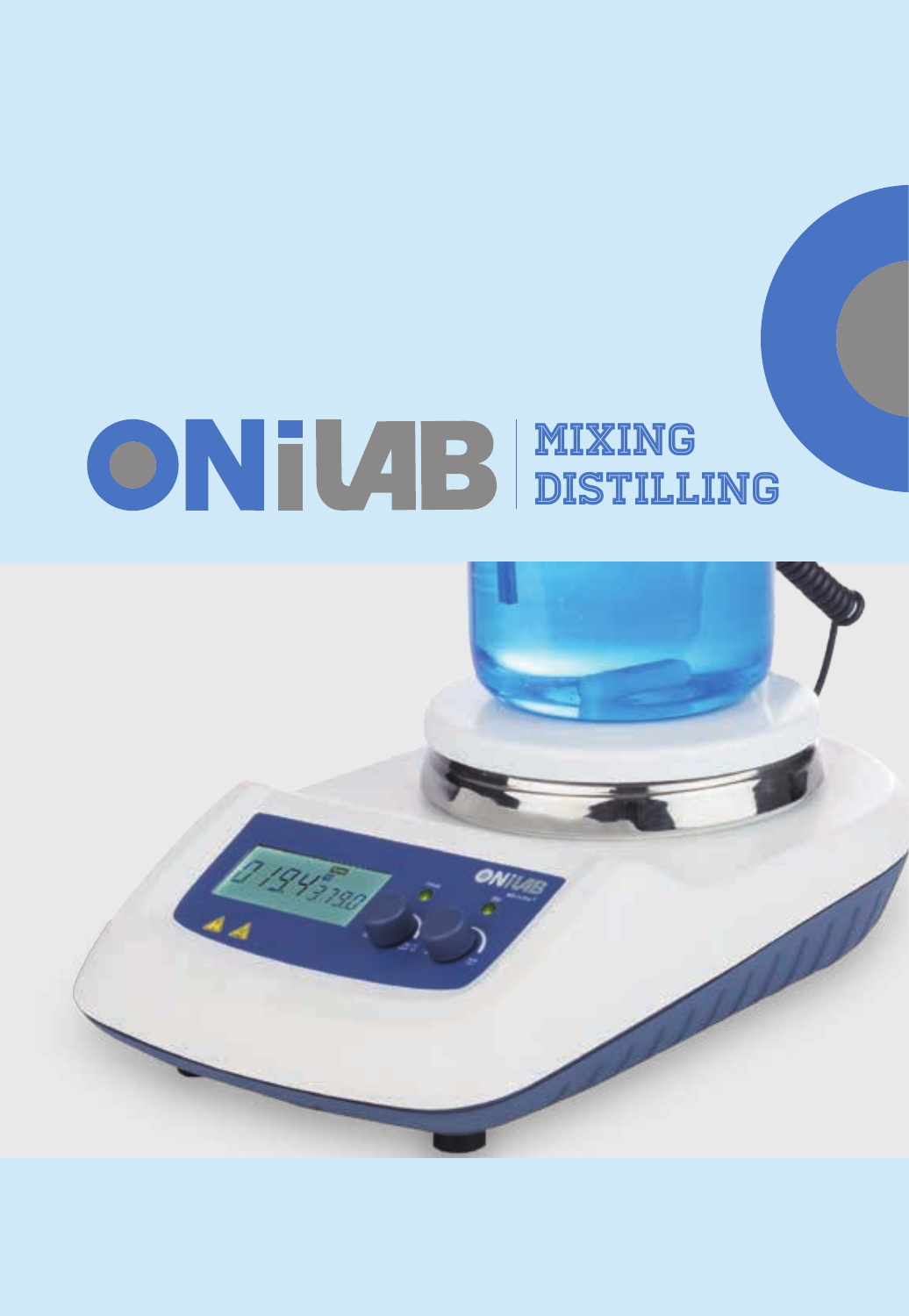

7" inch hotplate magnetic stirrers are suitable for various heating and mixing applications with excellent chemical resistance, compact shape and efficient heat transfer. They are widely used in many scientific disciplines such as biology, chemistry, physics and medicine, etc.

MS7-H550-Pro LCD Hotplate Magnetic Stirrer

#### **Features**

- Microprocessor PID controls.
- LCD display with speed and temperature control knobs.
- Ceramic workplate with a high power of 1050W reaches a maximum temperature of 550°C.
- Max. heating temperature of 550°C.
- Ceramic workplate of 184x184mm.
- Speed is adjustable from 100 to 1500rpm.
- "Hot" safety indication on LCD when the plate temperature is above 50°C.
- PT1000 external temperature sensor for precise temperature control.
- RS232 interface enables data preservation and control by a PC.





# MS7-H550-S

# LED Hotplate Magnetic Stirrer

- LED display with speed and temperature control knobs.
- Adjustable speed range: 0-1500rpm.
- Ceramic workplate with a maximum temperature of 550°C.
- PT1000 external temperature sensor for precise temperature control at ±0.2°C.
- "Hot" Safety indication on LED when the plate temperature is above 50°C.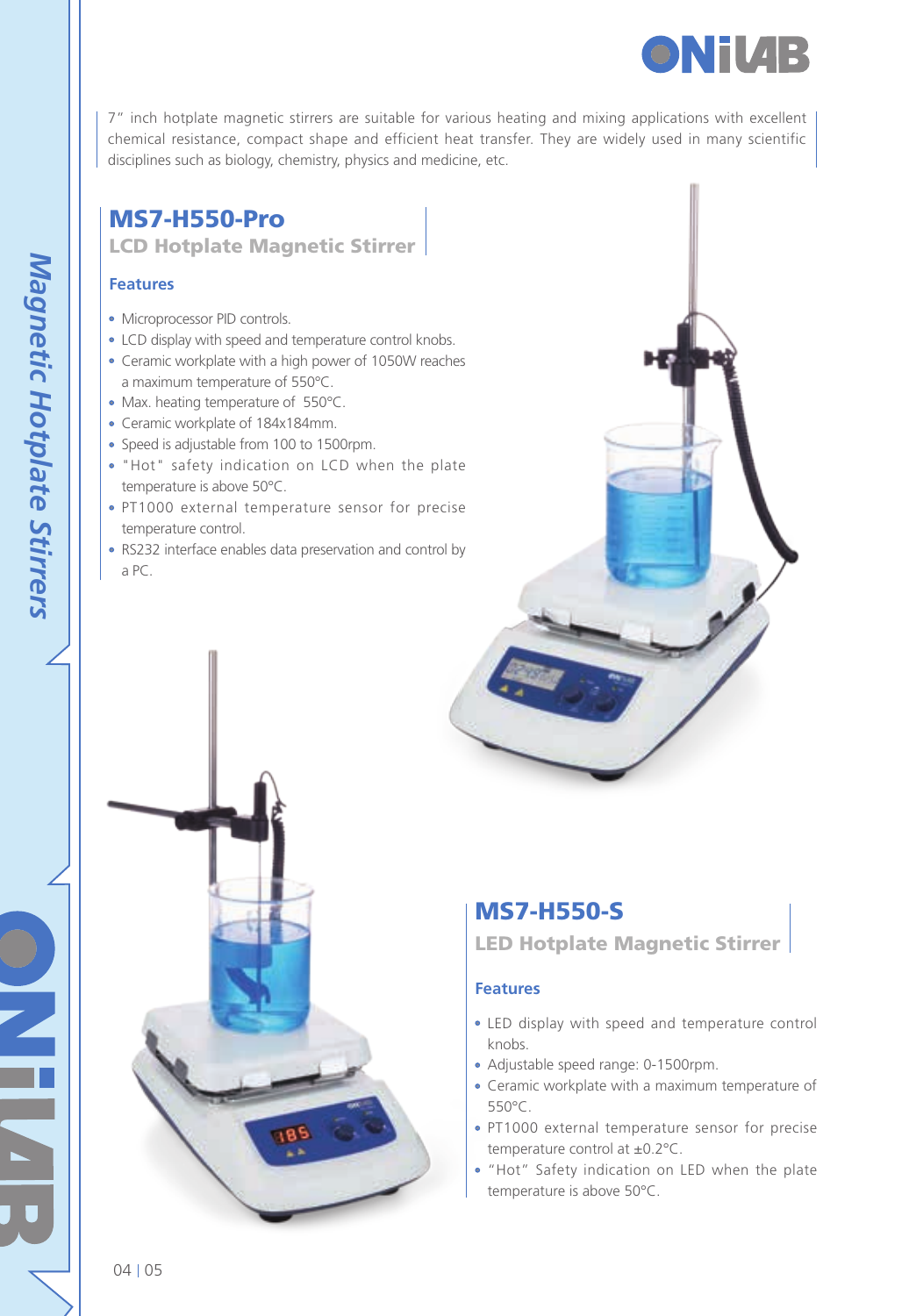



| <b>Specifications</b>                           | <b>MS7-H550-Pro</b>                               | <b>MS7-H550-S</b>                  |
|-------------------------------------------------|---------------------------------------------------|------------------------------------|
| Workplate Dimension [W x D]                     | 184x184mm (7 inch)                                | 184x184mm (7 inch)                 |
| Workplate material                              | Glass ceramic                                     | Glass ceramic                      |
| Motor type                                      | Brushless DC motor                                | Shaded pole motor                  |
| Motor rating input                              | <b>18W</b>                                        | <b>15W</b>                         |
| Motor rating output                             | <b>10W</b>                                        | 1.5W                               |
| Power                                           | 1050W                                             | 1030W                              |
| Heating output<br>.                             | 1000W                                             | 1000W                              |
| Voltage                                         | 100-120/200-240V<br>50/60Hz                       | 100-120/200-240V<br>50/60Hz        |
| Stirring positions                              | 1                                                 | 1                                  |
| Max. stirring volume, [H <sub>2</sub> O]        | 20L                                               | 10L                                |
| Max. magnetic bar[length]                       | 80mm                                              | 80mm                               |
| Speed range                                     | 100-1500rpm<br>$resolution \pm 1$ rpm             | 0-1500rpm                          |
| Speed display<br>.                              | LCD                                               | Scale                              |
| Temperature display                             | ICD                                               | <b>IFD</b>                         |
| Heating temperature range                       | Room Temp.-550°C,<br>increment 1°C                | Room temp.-550°C,<br>increment 5°C |
| Temperature control<br>accuracy                 | $\pm 1^{\circ}$ C(<100°C)<br>$\pm 1\% ( > 100°C)$ | ±10°C                              |
| Overheating protection                          | 580°C<br>.                                        | 580°C                              |
| Temperature display<br>resolution               | $\pm 0.1^{\circ}$ C                               | ±1°C                               |
| External temperature sensor                     | PT1000 (accuracy $\pm$ 0.2)                       | PT1000 (accuracy $\pm$ 0.2)        |
| "Hot" safety indication                         | 50°C                                              | 50°C                               |
| Data interface                                  | <b>RS232</b>                                      |                                    |
| Protection class                                | IP21                                              | IP21                               |
| Dimension [WxDxH]                               | 215x360x112mm                                     | 215x360x112mm                      |
| Weight                                          | 5.3kg                                             | 4.5kg                              |
| Permissible ambient<br>temperature and humidity | 5-40°C, 80%RH                                     | 5-40°C, 80%RH                      |

# Magnetic Hotplate Stirrers *Magnetic Hotplate Stirrers*

NHNH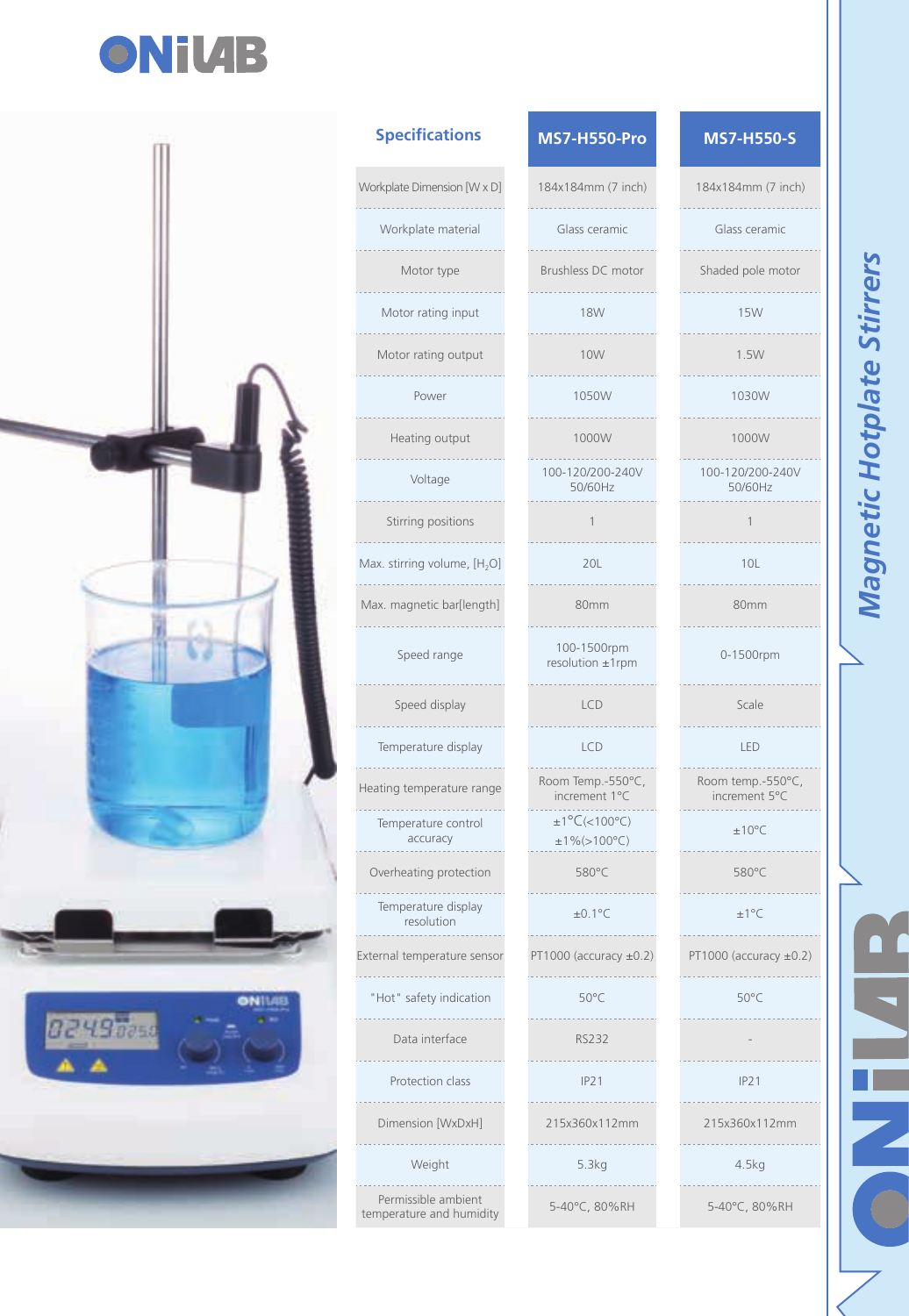

These magnetic stirrers deliver powerful, smooth mixing and safe heating. They are useful in biological, physical, chemical, pharmaceutical laboratories, etc.



# MS-H-Pro<sup>+</sup>

LCD Digital Hotplate Magnetic Stirrer

### **Features**

- LCD digital control of speed and temperature.
- Maintenance free brushless DC motor.
- RS232 interface enables data preservation, transmission and control by a PC.
- Speed setting range from 0-1500rpm.
- RS232 interface provides PC control and data transmission.
- Ceramic workplate with max. temperature of 340°C.
- Various optional accessories make it suitable for many applications.
- "Hot" safety indication on LED when the plate temperature is above 50°C.
- PT1000 external temperature sensor for precise temperature control at of ±0.2°C.

# MS-H-Pro<sup>T</sup>

LCD Digital Hotplate Magnetic Stirrer with Timer

- LCD digital control of speed, temperature and time.
- Brushless DC motor with 550W power.
- Speed setting range up to 1500rpm.
- RS232 interface provides PC control and data transmission.
- Ceramic workplate with max. temperature of 340°C.
- Various optional accessories make it suitable for many applications.
- "Hot" safety indication on LED when the plate temperature is above 50°C.
- PT1000 external temperature sensor for precise temperature control at ±0.2°C.
- Timer setting ranges from 1min to 99h59min.

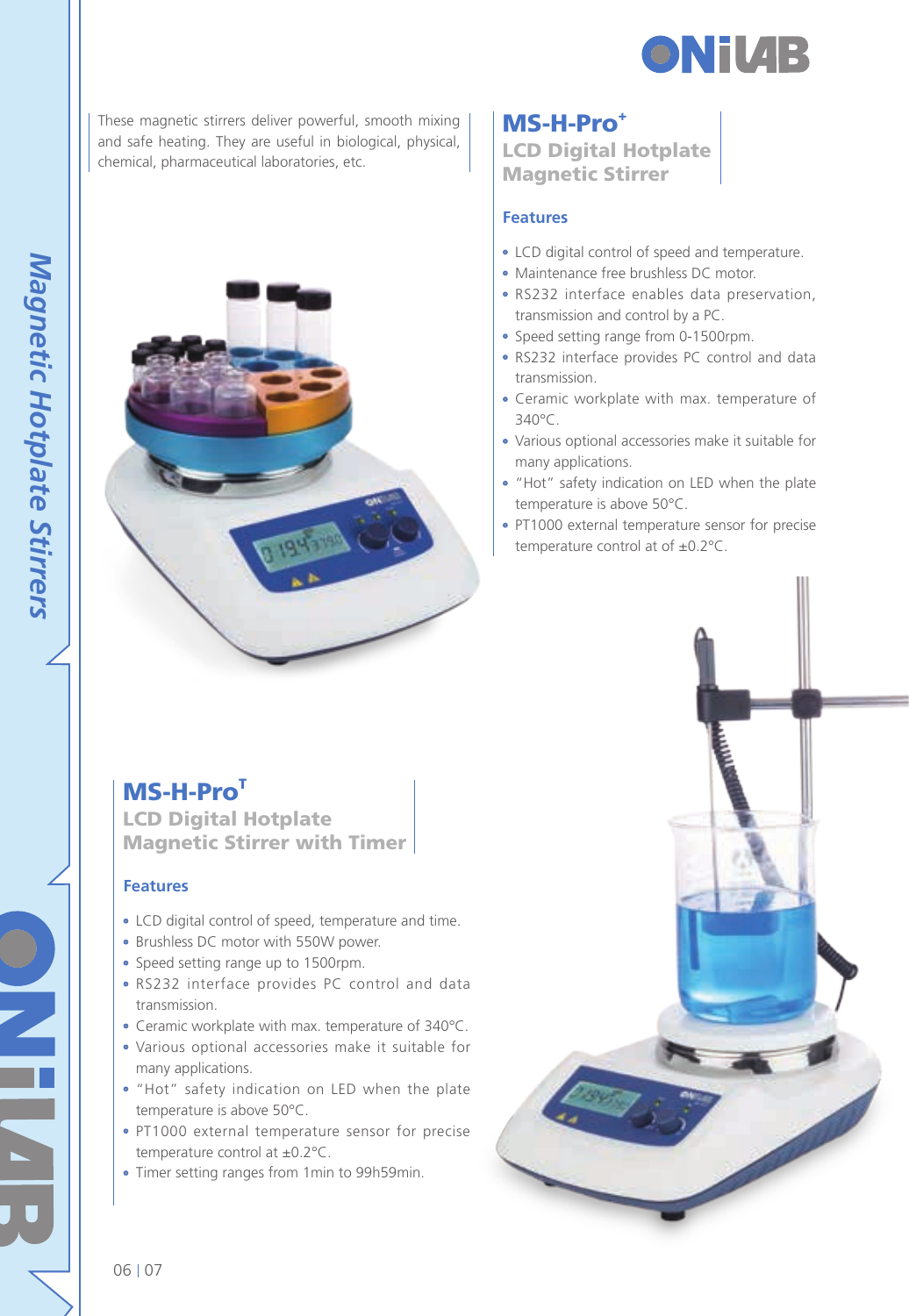J





Permiss

. . . . . . . . . . . . . . . .

. . . . . . . .

. . . . . . . . . . . . . . .

. . . . . . . .

# MS-H-S

Magnetic Hotplate Stirrer

- Maximum heating temperature 340°C.
- Maximum speed setting range up to 1500rpm.
- 530W high power brushless DC motor.
- Ceramic workplate provides good resistance and efficient heat transfer.
- Overheating protection with "hot" safety indication if temperature is above 50°C.
- Various optional accessories makes it suitable for many applications.

| <b>MS-H-PRO<sup>+</sup></b>           | <b>MS-H-PRO</b> T                           | $MS-H-S$                              |
|---------------------------------------|---------------------------------------------|---------------------------------------|
| $\Phi$ 135mm(5 inch)                  | $\phi$ 135mm(5 inch)                        | $\Phi$ 135mm(5 inch)                  |
| stainless steel cover with<br>ceramic | stainless steel cover with<br>ceramic       | stainless steel cover with<br>ceramic |
| Brushless DC motor                    | Brushless DC motor                          | Brushless DC motor                    |
| <b>18W</b>                            | <b>18W</b>                                  | <b>18W</b>                            |
| 10W                                   | 10W                                         | 10W                                   |
| 550W                                  | 550W                                        | 530W                                  |
| 500W                                  | 500W                                        | 500W                                  |
| 100-120/200-240V 50/60Hz              | 100-120/200-240V 50/60Hz                    | 100-120/200-240V 50/60Hz              |
|                                       |                                             |                                       |
| 201                                   | 201                                         | 201                                   |
| 80mm                                  | 80 <sub>mm</sub>                            | 80 <sub>mm</sub>                      |
| 100-1500rpm<br>resolution±1rpm        | 100-1500rpm<br>resolution±1rpm              | 0-1500rpm<br>resolution±1rpm          |
| ICD                                   | ICD                                         | Dial                                  |
| ICD                                   | ICD                                         | Dial                                  |
| Room temp.-340°C,<br>increment 1°C    | Room temp.-340°C,<br>increment 1°C          | Room temp.-340°C                      |
| ±1°C(<100°C)<br>$±1\%(>100°C)$        | $\pm 1^{\circ}$ C(<100°C)<br>$±1\%(>100°C)$ |                                       |
| 360°C                                 | 360°C                                       | 350°C                                 |
| $±0.1^{\circ}$ C                      | ±0.1°C                                      | $\pm 0.5^{\circ}$ C                   |
| PT1000 (accuracy $\pm$ 0.2)           | PT1000 (accuracy $\pm$ 0.2)                 |                                       |
| $50^{\circ}$ C                        | $50^{\circ}$ C                              |                                       |
|                                       | 1min to 99h 59min                           |                                       |
| RS232                                 | RS232                                       |                                       |
| IP42                                  | IP42                                        | IP42                                  |
| 160×280×85mm                          | 160×280×85mm                                | 160×280×85mm                          |
| 2.8 <sub>kq</sub>                     | 2.8kg                                       | 2.8kg                                 |
| 5-40°C, 80%RH                         | 5-40°C, 80%RH                               | 5-40°C, 80%RH                         |
|                                       |                                             |                                       |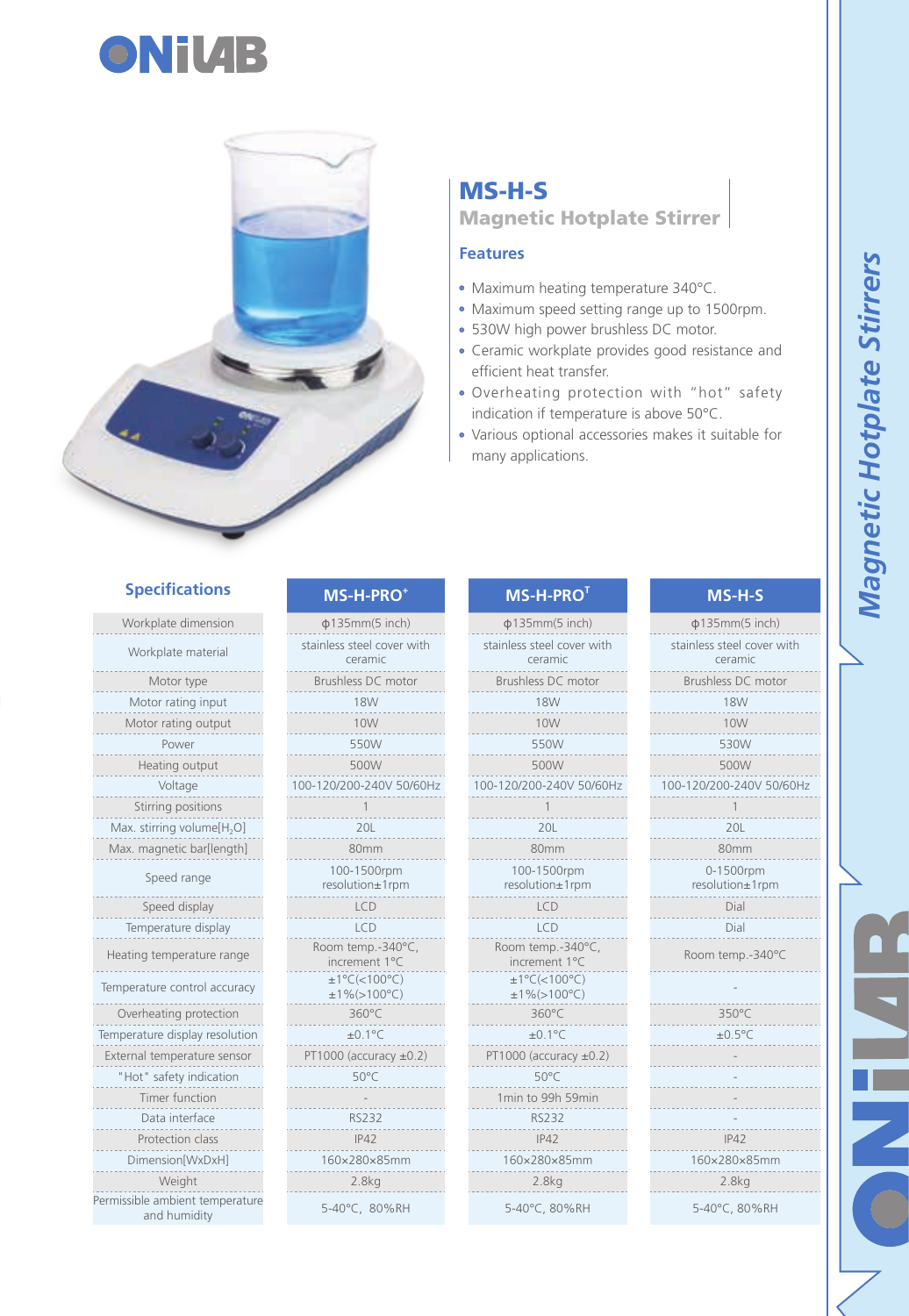

# MS-H280-Pro Hotplate Magnetic Stirrer

### **Features**

- LED digital display of temperature and speed.
- Temperature and speed control knobs are present below the display screen.
- Maximum temperature and speed ranges are 280°C and 1500rpm respectively.
- Ceramic coated stainless steel workplate with good chemical resistance.
- PT1000 external temperature sensor for precise temperature control accuracy at ±0.5°C.
- "Hot" safety indication on LED if the plate temperature is above 50°C.



**ONiVAB** 



### **Specifications**

| Workplate dimension                             | Φ135mm(5 inch)                               |
|-------------------------------------------------|----------------------------------------------|
| Workplate material                              | stainless steel coated with cerar            |
| Motor type                                      | Brushless DC motor                           |
| Motor rating input                              | 5W                                           |
| Motor rating output                             | 3W                                           |
| Power                                           | 515W                                         |
| Heating output                                  | 500W                                         |
| Voltage                                         | 100-120/200-240V 50/60Hz                     |
| Stirring positions                              |                                              |
| Max. stirring volume                            | 3L                                           |
| Max. magnetic bar[length]                       | 50mm                                         |
| Speed range                                     | 200-1500rpm                                  |
| Speed display                                   | I FD                                         |
| Temperature display                             | LED                                          |
| Speed display resolution                        | $±1$ rpm                                     |
| Heating temperature range                       | Room temp.-280, increment 1'                 |
| Temperature control accuracy                    | $\pm 1^{\circ}$ C(<100°C) $\pm 1\%$ (>100°C) |
| Overheating protection                          | 320°C                                        |
| Temperature display resolution                  | ±1°C                                         |
| External temperature sensor                     | PT1000 (accuracy ±0.5°C)                     |
| "Hot" safety indication                         | 50°C                                         |
| Protection class                                | IP21                                         |
| Dimension[WxDxH]                                | 150×260×100mm                                |
| Weight                                          | 1.8kg                                        |
| Permissible ambient temperature<br>and humidity | 5-40°C, 80%RH                                |

# **MS-H280-Pro**

| Workplate dimension           | Φ135mm(5 inch)                                   |
|-------------------------------|--------------------------------------------------|
| Workplate material            | stainless steel coated with ceramic              |
| Motor type                    | Brushless DC motor                               |
| Motor rating input            | 5W                                               |
| Motor rating output           | 3W                                               |
| Power                         | 515W                                             |
| Heating output                | 500W                                             |
| Voltage                       | 100-120/200-240V 50/60Hz                         |
| Stirring positions            |                                                  |
| Max. stirring volume          | 3L                                               |
| Max. magnetic bar[length]     | 50mm                                             |
| Speed range                   | 200-1500rpm                                      |
| Speed display                 | LED                                              |
| Temperature display           | I FD                                             |
| Speed display resolution      | $±1$ rpm                                         |
| Heating temperature range     | Room temp.-280, increment 1°C                    |
| emperature control accuracy   | $\pm 1^{\circ}C(<100^{\circ}C) \pm 1\%$ (>100°C) |
| Overheating protection        | 320°C                                            |
| emperature display resolution | ±1°C                                             |
| External temperature sensor   | PT1000 (accuracy ±0.5°C)                         |
| "Hot" safety indication       | 50°C                                             |
| Protection class              | IP21                                             |
| Dimension[WxDxH]              | 150×260×100mm                                    |
| Weight                        | 1.8kg                                            |
| missible ambient temperature  | 5-40°C, 80%RH                                    |
| and humidity                  |                                                  |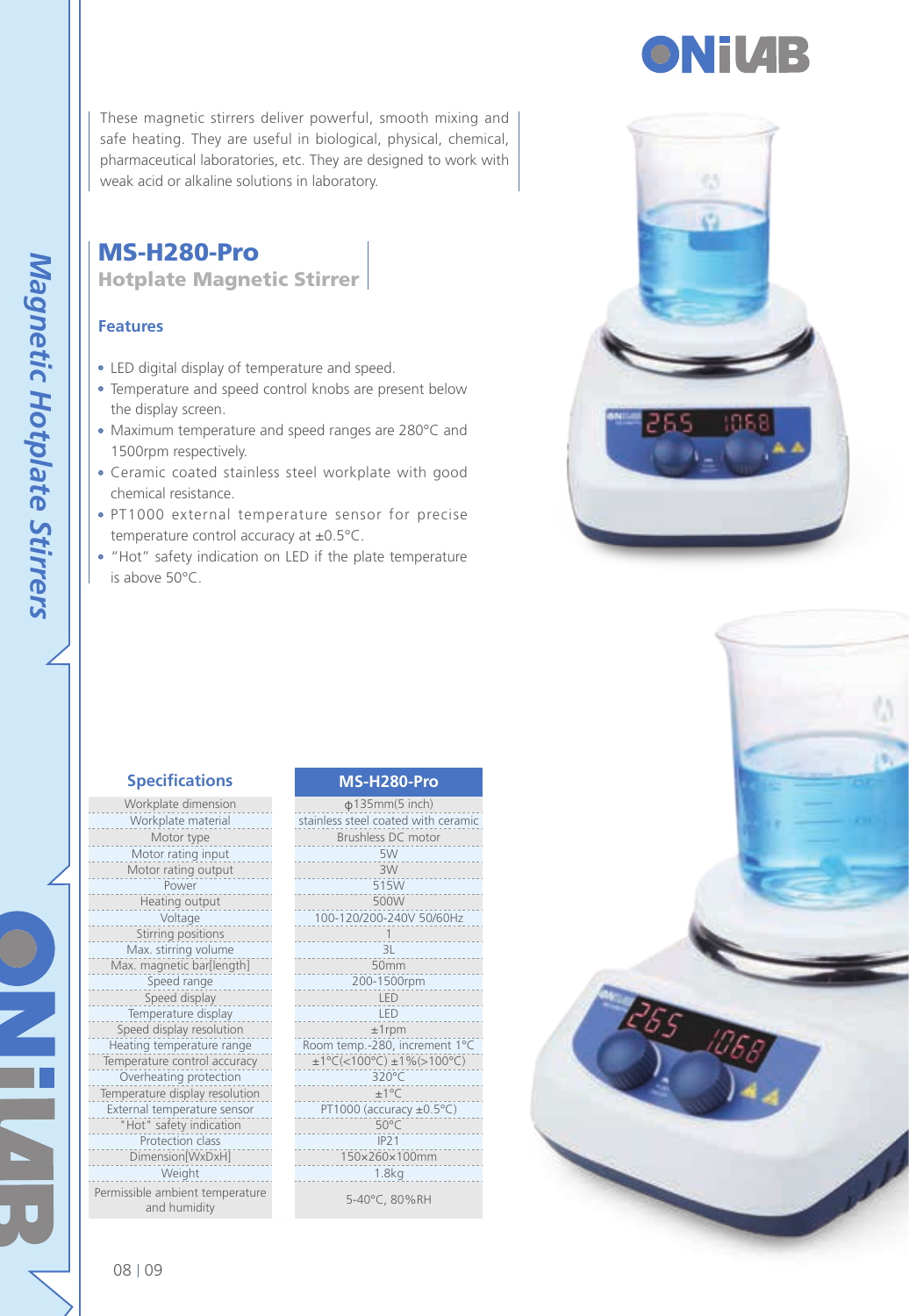

# MS-H-S10

10-Position Magnetic Hotplate Stirrer

#### **Features**

- Max. of 10 stirring positions on one workplate with an anti-slip silicone mat.
- Stirring speed setting range: 0-1100rpm.
- Single temperature setting at all positions from 0-120°C.
- 490W powerful brushless DC motor.

# **Specifications**

Workplate dimension[W x D] 180x450mm<br>
Workplate material Stainless steel with silicone<br>
Motor type Brushless DC motor<br>
Motor rating input 12W<br>
12W Motor rating output<br>
Power<br>
Heating output<br>
Working<br>
Working positions<br>
Stiming volume<br>
Stiming volume<br>
Max. stiming volume<br>
Max. magnetic bar[length]<br>
Max. magnetic bar[length]<br>
Max. magnetic bar[length]<br>
Speed display<br>
T Permissible ambient temperature ible ambient temperature<br>and humidity 5-40°C, 80%RH

# **MS-H-S10**

| 180x450mm                     |
|-------------------------------|
| Stainless steel with silicone |
| Brushless DC motor            |
| 12W                           |
| 4W                            |
| 490W                          |
| 470W                          |
| 100-120/200-240V 50/60Hz      |
| 10                            |
| $0.41 \times 10$              |
| 40 <sub>mm</sub>              |
| 0-1100rpm                     |
| Dial                          |
| Dial                          |
| Room temp.-120°C              |
| 140°C                         |
| IP42                          |
| 182×622×65mm                  |
| 3.2kg                         |
|                               |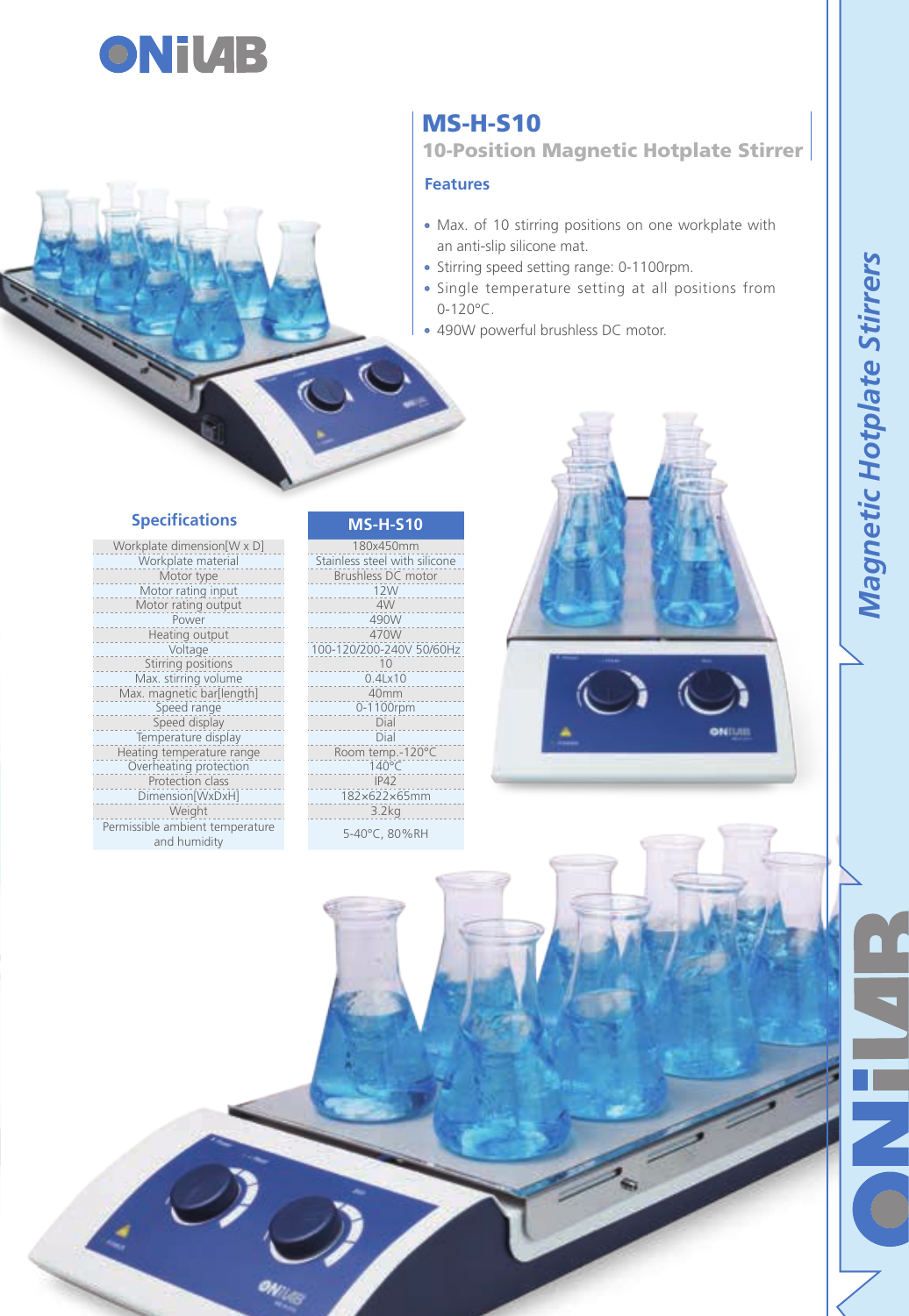



|                   | Cat. No. | <b>Description</b>                                                                | <b>MS7-</b><br><b>H550-Pro</b> | <b>MS7-</b><br><b>H550-S</b> |           | MS-H-Pro <sup>+</sup> MS-H-Pro <sup>T</sup> | MS-H-S    | MS-<br><b>H280-Pro</b> |
|-------------------|----------|-----------------------------------------------------------------------------------|--------------------------------|------------------------------|-----------|---------------------------------------------|-----------|------------------------|
| $\left( 1\right)$ | 18900001 | Blue carrying plate, use<br>with color quarter pies                               |                                |                              | $\sqrt{}$ |                                             | $\sqrt{}$ | $\sqrt{}$              |
| $\left( 2\right)$ | 18900065 | Blue fixing ring, use with<br>color quarter pies                                  |                                |                              |           |                                             | ΔI        |                        |
| (3)               | 18900002 | Red quarter pie, 11 holes,<br>4 mL reaction vessel,<br>Ø15.2mm, 20mm depth        |                                |                              |           |                                             |           |                        |
| (4)               | 18900003 | Purple quarter pie, 4<br>holes, 20 mL reaction<br>vessel, Ø28mm, 24mm<br>depth    |                                |                              |           |                                             |           |                        |
| (5)               | 18900004 | Blue quarter pie, 4 holes,<br>30mL reaction vessel,<br>Ø28mm, 30mm depth          | $\sqrt{}$                      |                              |           |                                             |           |                        |
| $6 \overline{6}$  | 18900005 | Black quarter pie, 4 holes,<br>40mL reaction vessel,<br>Ø28mm, 43mm depth         |                                |                              |           |                                             |           |                        |
| (7)               | 18900048 | Green quarter pie, 6<br>holes, 8mL reaction<br>vessel, Ø17.8mm, 26mm<br>depth     |                                |                              |           |                                             |           |                        |
| $\sqrt{8}$        | 18900049 | Golden quarter pie, 4<br>holes, 16mL reaction<br>vessel, Ø21.6mm,<br>31.7mm depth |                                |                              |           |                                             |           |                        |
| $\mathbf{9}$      | 18101006 | Reaction block for 50mL<br>round bottom flask (one<br>flask capacity)             |                                |                              |           |                                             |           |                        |
| (10)              | 18101007 | Reaction block for 100mL<br>round bottom flask (one<br>flask capacity)            |                                |                              |           |                                             |           |                        |
| (11)              |          | Reaction block for 250mL<br>18101008 round bottom flask (one<br>flask capacity)   |                                |                              | $\sqrt{}$ | $\sqrt{}$                                   | λĪ        |                        |
| (12)              |          | Reaction block for 500mL<br>18101009 round bottom flask (one<br>flask capacity)   |                                |                              |           |                                             |           |                        |
| (13)              | 18900016 | PT1000-A, length of<br>230mm                                                      |                                | V                            | $\sqrt{}$ | $\sqrt{}$                                   |           | ٦Ι                     |
| (14)              |          | PT1000-B, temperature<br>18900136 sensor coated with glass,<br>length of 230mm    |                                |                              |           |                                             |           |                        |
| (15)              |          | 18900017 Support clamp of PT1000                                                  |                                |                              |           |                                             |           |                        |
| (16)              |          | 18900148 Support clamp of PT1000                                                  |                                |                              |           |                                             |           |                        |

Ţ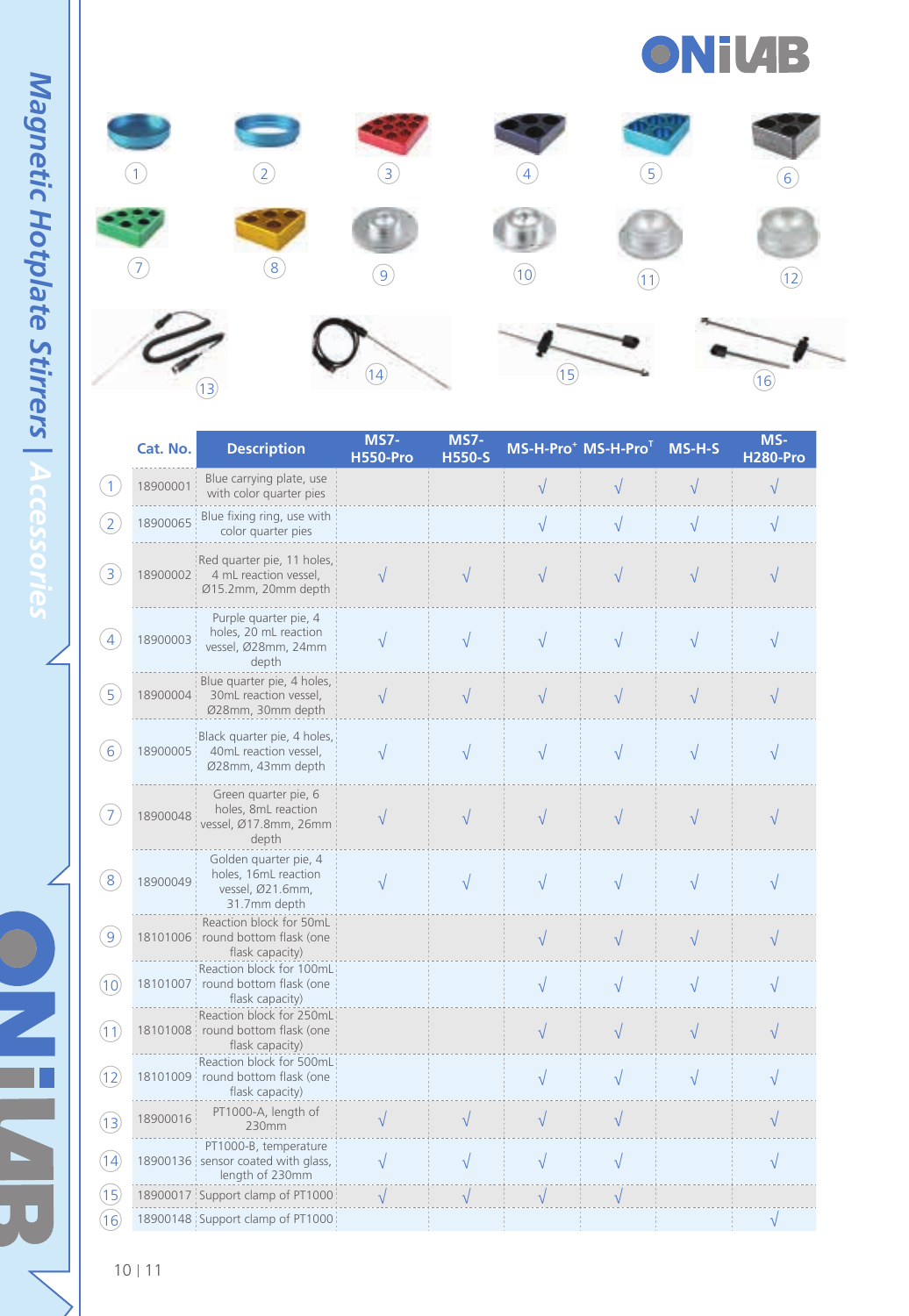





### **Stirrer bars**

MS7-H550-Pro MS7-H550-S

Stirrer bars and stirrer bar remover(PTFE), use below 150°C

**Models**

MS-H280-Pro

MS-H-S10 MS-M-S10

|          |                                          | MS-H-Pro <sup>+</sup><br>$MS-H-ProT$<br>$MS-H-S$<br>$MS-S$ | $1013 - 11200 - 110$<br>MS-PA<br>MS-PB                            | $MS-M-S10$<br>FlatSpin<br>EcoStir |
|----------|------------------------------------------|------------------------------------------------------------|-------------------------------------------------------------------|-----------------------------------|
| Cat. No. | <b>Size of stirrer bars</b><br>(LxØ)[mm] | <b>Max. stirrer</b>                                        | <b>Max. stirrer</b><br>length: 80mm   length: 50mm   length: 40mm | <b>Max. stirrer</b>               |
| 18900006 | 10mmx6mm                                 |                                                            |                                                                   |                                   |
| 18900007 | 15mmx8mm                                 |                                                            |                                                                   |                                   |
| 18900008 | 20mmx8mm                                 |                                                            |                                                                   |                                   |
| 18900009 | 25mmx8mm                                 | $\sqrt{ }$                                                 |                                                                   |                                   |
| 12500005 | 30mmx6mm                                 |                                                            |                                                                   |                                   |
| 18900011 | 40mmx8mm                                 |                                                            |                                                                   |                                   |
| 12500004 | 50mmx8mm                                 |                                                            |                                                                   |                                   |
| 18900013 | 65mmx8mm                                 |                                                            |                                                                   |                                   |
| 18900014 | 80mmx13mm                                |                                                            |                                                                   |                                   |
| 18900015 | Stirrer bar remover, length of 200mm     |                                                            |                                                                   |                                   |

ш m.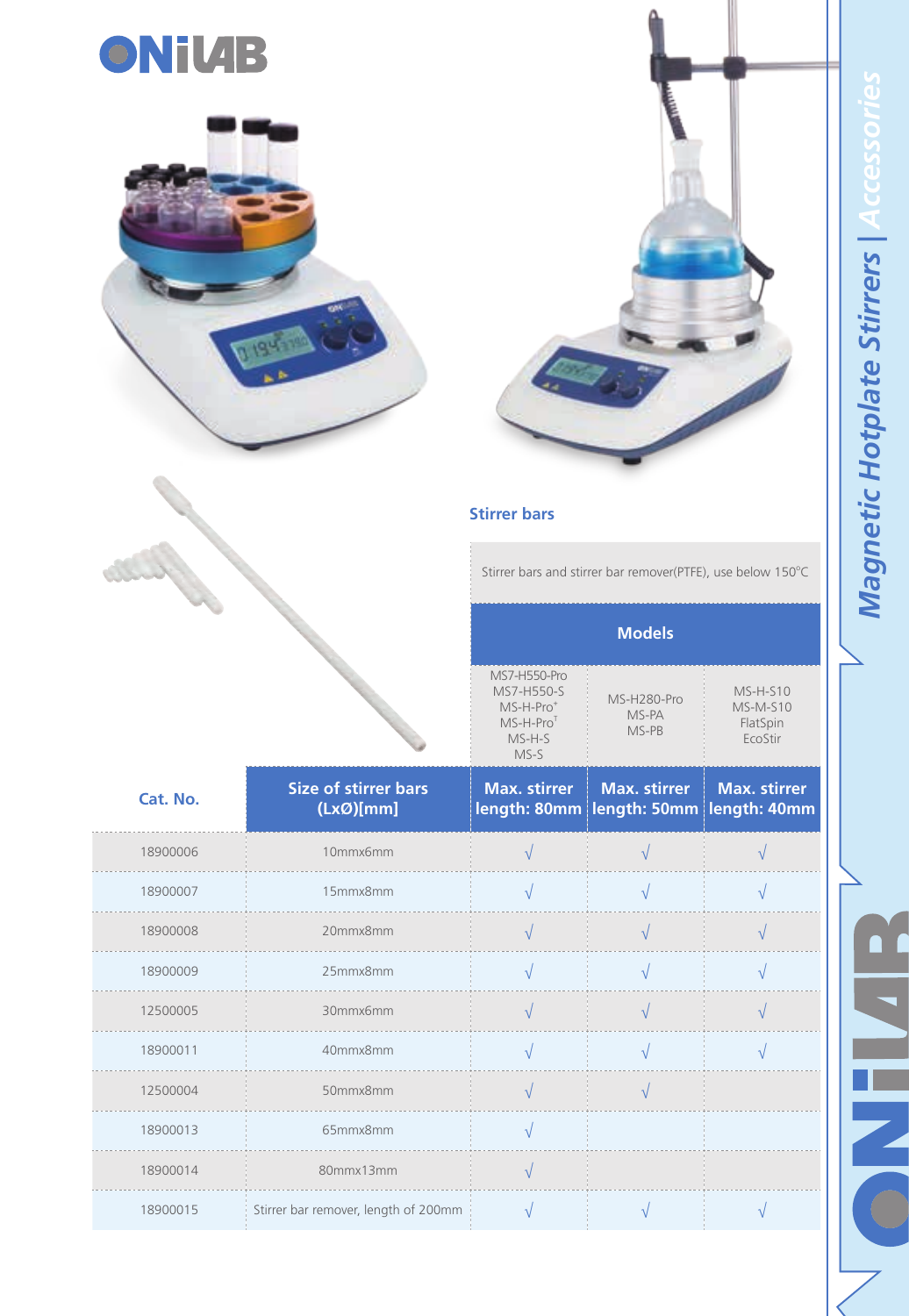

# HP550-S LED Hotplate

#### **Features**

- Built–in PID temperature control.
- LED digital display of set and actual temperature.
- Glass ceramic workplate with a max. temperature setting of 550°C.
- Overheating protection at 580°C.
- PT1000 external temperature sensor for precise temperature control accuracy at ±0.5°C.
- "Hot" safety indication on LED if the plate temperature is above 50°C.

# **Specifications**

| Workplate dimension[WxD]                        | 184x184mm        |
|-------------------------------------------------|------------------|
| Workplate material                              | Glass cera       |
| Power                                           | 1010V            |
| Voltage                                         | 100-120/200-24   |
| Heating Power                                   | 1000V            |
| Heating position                                |                  |
| Heating temperature range                       | Room temp.-550°C |
| Temperature control accuracy                    | $+10^{\circ}$ C  |
| Overheating protection                          | 580°C            |
| Temperature display                             | I FD             |
| Temperature display resolution                  | $+1^{\circ}$ C   |
| External temperature sensor                     | PT1000(±0        |
| "Hot" safety indication                         | $50^{\circ}$ C   |
| Protection class                                | IP21             |
| Dimension[WxDxH]                                | 215x360x1        |
| Weight                                          | 4.5kg            |
| Permissible ambient temperature<br>and humidity | 5-40°C.80        |

| <b>HP550-S</b> |  |
|----------------|--|
|                |  |

| Workplate dimension[WxD]                      | 184x184mm(7 inch)               |  |
|-----------------------------------------------|---------------------------------|--|
| Workplate material                            | Glass ceramic                   |  |
| Power                                         | 1010W                           |  |
| Voltage                                       | 100-120/200-240V.50/60Hz        |  |
| <b>Heating Power</b>                          | 1000W                           |  |
| Heating position                              | 1                               |  |
| Heating temperature range                     | Room temp.-550°C, increment 5°C |  |
| Temperature control accuracy                  | $+10^{\circ}$ C                 |  |
| Overheating protection                        | 580°C                           |  |
| Temperature display                           | <b>IFD</b>                      |  |
| emperature display resolution                 | $+1^{\circ}C$                   |  |
| External temperature sensor                   | PT1000(±0.5°C)                  |  |
| "Hot" safety indication                       | 50°C                            |  |
| Protection class                              | IP21                            |  |
| Dimension[WxDxH]                              | 215x360x112mm                   |  |
| Weight                                        | 4.5kg                           |  |
| rmissible ambient temperature<br>and humidity | 5-40°C. 80%RH                   |  |

**185** . .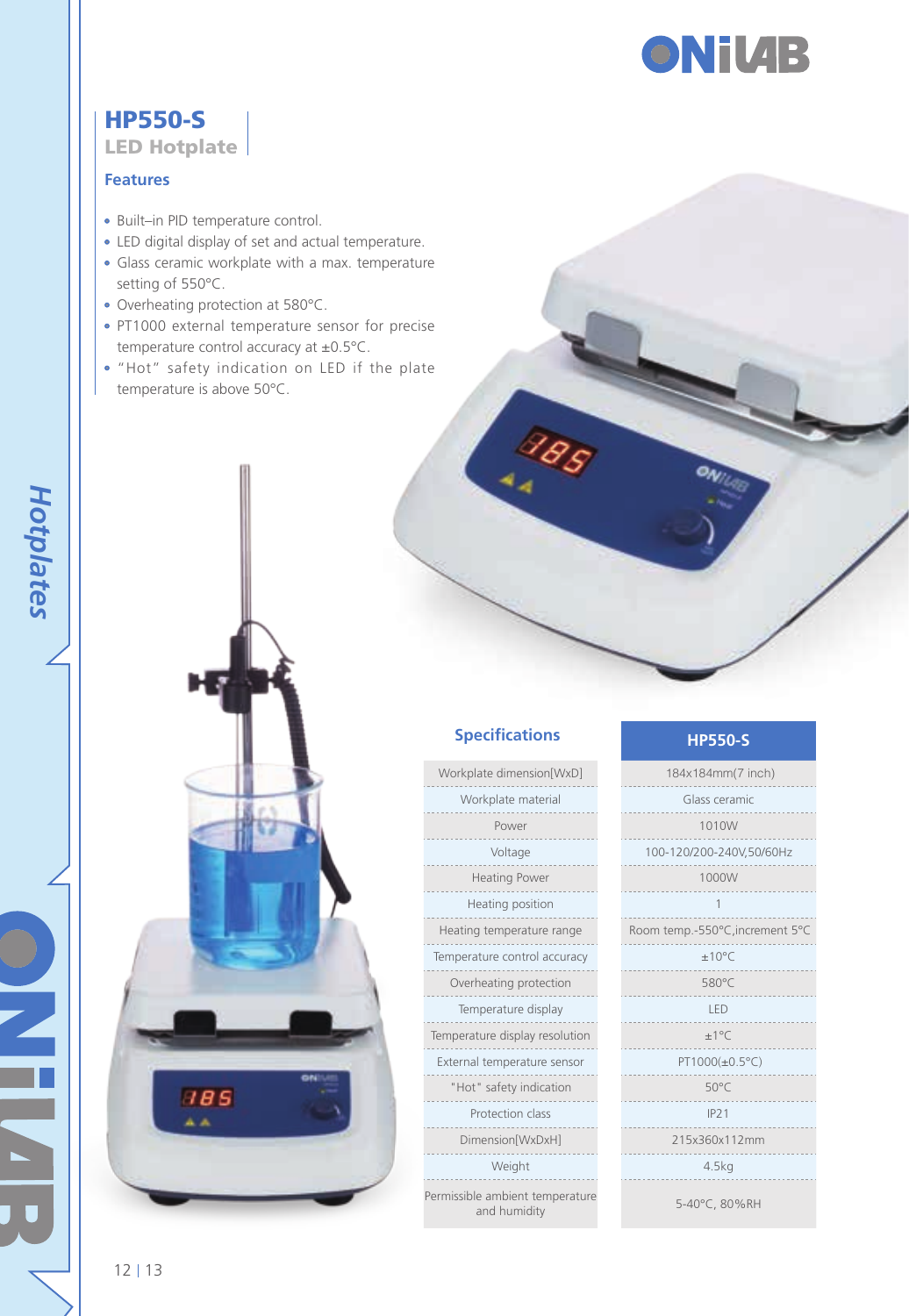

# MS7-S

7" Square Magnetic Stirrer

# **Features**

ONIUI

- Speed adjustable from 0-1500rpm with a simple dial knob.
- Max. stirring capacity of 10L[H20].
- Ceramic workplate highly resistance to chemical erosion.



# **Specifications**

| Workplate dimension[WXD]                        | 184x184mm(7inch)         | $\phi$ 135mm(5 inch               |
|-------------------------------------------------|--------------------------|-----------------------------------|
| Workplate material                              | Glass ceramic            | Stainless steel coated<br>ceramic |
| Motor type                                      | Shaded pole motor        | Brushless DC mot                  |
| Motor rating input                              | <b>15W</b>               | <b>18W</b>                        |
| Motor rating output                             | 1.5W                     | 10W                               |
| Power                                           | 30W                      | 30W                               |
| Voltage                                         | 100-120/200-240V,50/60Hz | 100-240V,50/60H                   |
| Stirring positions                              |                          |                                   |
| Max. stirring volume[H <sub>2</sub> O]          | 10L                      | 20L                               |
| Max. magnetic bar[length]                       | 80mm                     | 80mm                              |
| Speed range                                     | 0-1500rpm                | 0-1500rpm                         |
| Speed display                                   | Dial                     | Dial                              |
| Protection class                                | IP21                     | IP42                              |
| Dimension[WxDxH]                                | 215x360x112mm            | 160×280×85mm                      |
| Weight                                          | 3.8 <sub>kq</sub>        | 2.8kg                             |
| Permissible ambient<br>temperature and humidity | 5-40°C, 80%RH            | 5-40°C. 80%RH                     |

| <b>Specifications</b>                          | <b>MS7-S</b>             | MS-S                              |
|------------------------------------------------|--------------------------|-----------------------------------|
| rkplate dimension[WXD]                         | 184x184mm(7inch)         | $\phi$ 135mm(5 inch)              |
| Workplate material                             | Glass ceramic            | Stainless steel coated<br>ceramic |
| Motor type                                     | Shaded pole motor        | Brushless DC moto                 |
| Motor rating input                             | <b>15W</b>               | <b>18W</b>                        |
| Motor rating output                            | 1.5W                     | 10W                               |
| Power                                          | 30W                      | 30W                               |
| Voltage                                        | 100-120/200-240V,50/60Hz | 100-240V,50/60Hz                  |
| Stirring positions                             |                          |                                   |
| ax. stirring volume[H <sub>2</sub> O]          | 10L                      | 20L                               |
| x. magnetic bar[length]                        | 80 <sub>mm</sub>         | 80 <sub>mm</sub>                  |
| Speed range                                    | 0-1500rpm                | 0-1500rpm                         |
| Speed display                                  | Dial                     | Dial                              |
| Protection class                               | IP21                     | IP42                              |
| Dimension[WxDxH]                               | 215x360x112mm            | 160×280×85mm                      |
| Weight                                         | 3.8 <sub>kq</sub>        | 2.8kg                             |
| Permissible ambient<br>anovativa and humidity. | 5-40°C, 80%RH            | 5-40°C. 80%RH                     |

| <b>Specifications</b>                | <b>MS7-S</b>             | MS-S                                   |
|--------------------------------------|--------------------------|----------------------------------------|
| kplate dimension[WXD]                | 184x184mm(7inch)         | $\phi$ 135mm(5 inch)                   |
| Workplate material                   | Glass ceramic            | Stainless steel coated with<br>ceramic |
| Motor type                           | Shaded pole motor        | Brushless DC motor                     |
| Motor rating input                   | <b>15W</b>               | <b>18W</b>                             |
| Motor rating output                  | 1.5W                     | 10W                                    |
| Power                                | 30W                      | 30W                                    |
| Voltage                              | 100-120/200-240V,50/60Hz | 100-240V,50/60Hz                       |
| Stirring positions                   |                          |                                        |
| x. stirring volume[H <sub>2</sub> O] | 10L                      | 20L                                    |
| k. magnetic bar[length]              | 80 <sub>mm</sub>         | 80 <sub>mm</sub>                       |
| Speed range                          | 0-1500rpm                | 0-1500rpm                              |
| Speed display                        | Dial                     | Dial                                   |
| Protection class                     | IP21                     | IP42                                   |
| Dimension[WxDxH]                     | 215x360x112mm            | 160×280×85mm                           |
| Weight<br>--------------             | 3.8 <sub>kq</sub>        | 2.8kg                                  |
|                                      |                          |                                        |

# MS-S Magnetic Stirrer

# **Features**

- Speed adjustable from 0-1500rpm with a simple dial knob.
- Max. stirring capacity of 20L[H20].
- Stainless steel ceramic workplate which can provide good chemical resistance.

Magnetic Stirrers *Magnetic Stirrers*

 $\overline{\phantom{a}}$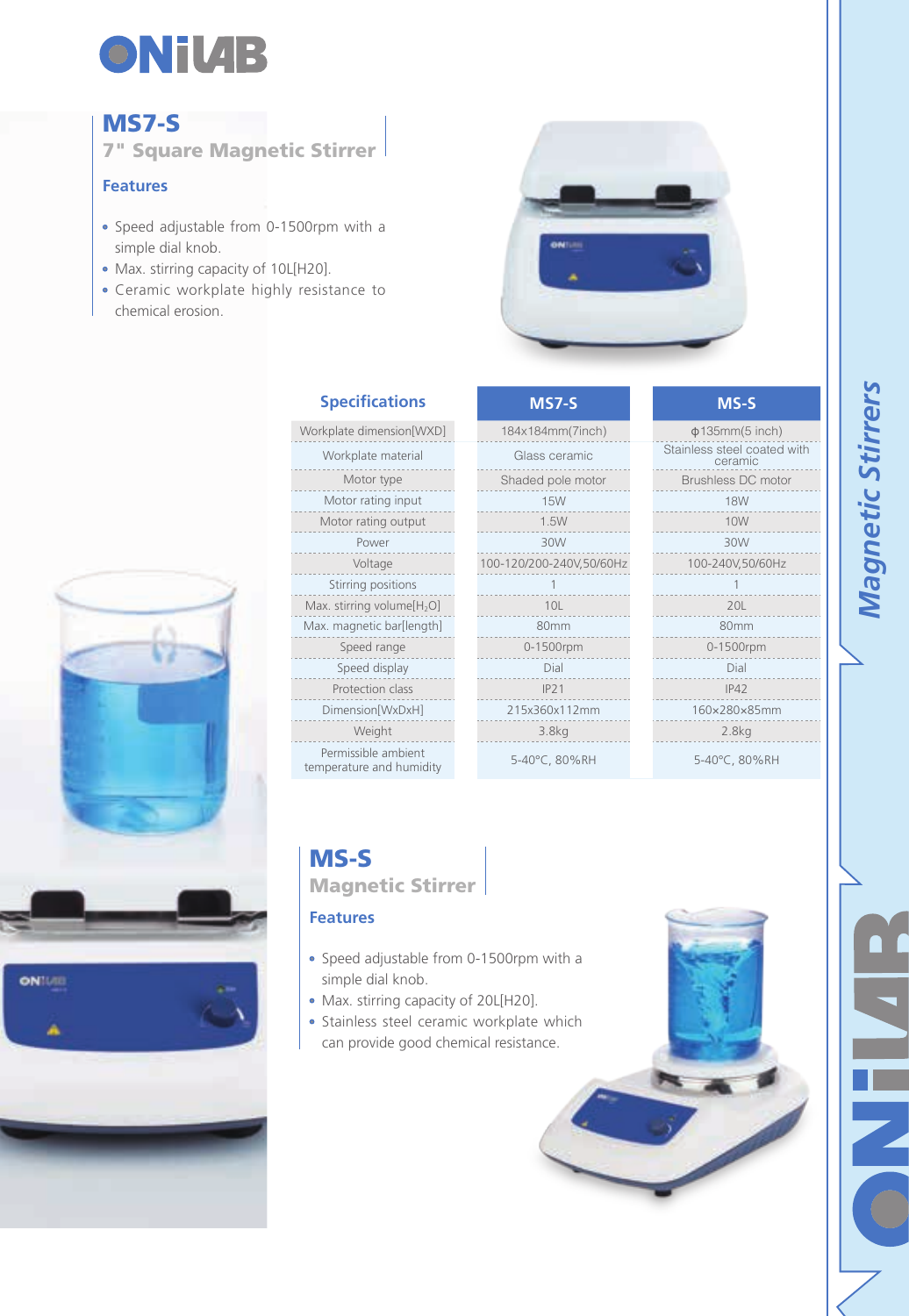

# MS-PA LED Digital Magnetic Stirrer

#### **Features**

- Broad speed range from 100-1500rpm.
- Suitable for high speed mixing applications.
- Max. stirring capacity is 3L [H20].
- LED digital speed control.
- Good chemical resistant workplate.





# MS-PB

Magnetic Stirrer

#### **Features**

- Broad speed range from 100-1500rpm.
- · Suitable for high speed mixing applications.
- Max. stirring capacity is 3L [H20].
- Good chemical resistant workplate.

# **Specifications**

Workplate dimension[WXD] Workplate material Motor type Motor rating input Motor rating output Voltage 100-120/200-240V,50/60Hz 100-120/200-240V,50/60Hz Stirring positions Max. stirring volume $[H_2O]$ Max. magnetic bar[length] Speed range Speed display Protection class Dimension[WxDxH]

# **MS-PA MS-PB**

| Workplate dimension[WXD]                        | $\phi$ 135(5 inch)mm     | $\phi$ 135(5 inch)mm     |
|-------------------------------------------------|--------------------------|--------------------------|
| Workplate material                              | Nylon+GF                 | Nylon+GF                 |
| Motor type                                      | Brushless DC motor       | Brushless DC motor       |
| Motor rating input                              | 5W                       | 5W                       |
| Motor rating output                             | 3W                       | 3W                       |
| Power                                           | <b>15W</b>               | 10W                      |
| Voltage                                         | 100-120/200-240V,50/60Hz | 100-120/200-240V,50/60Hz |
| Stirring positions                              |                          |                          |
| Max. stirring volume[H <sub>2</sub> O]          | 31                       | 31                       |
| Max. magnetic bar[length]                       | 50 <sub>mm</sub>         | 50 <sub>mm</sub>         |
| Speed range                                     | 200-1500rpm              | 0-1500rpm                |
| Speed display                                   | <b>IFD</b>               | Dial                     |
| Protection class                                | IP42                     | IP42                     |
| Dimension[WxDxH]                                | 150×260×80mm             | 150×260×80 mm            |
| Weight                                          | 1.8 <sub>kq</sub>        | 1.8 <sub>kq</sub>        |
| Permissible ambient<br>temperature and humidity | 5-40°C. 80%RH            | 5-40°C. 80%RH            |

| MS-PB                   |  |  |  |
|-------------------------|--|--|--|
| $\phi$ 135(5 inch)mm    |  |  |  |
| Nylon+GF                |  |  |  |
| Brushless DC motor      |  |  |  |
| 5W                      |  |  |  |
| 3W                      |  |  |  |
| 10W                     |  |  |  |
| 00-120/200-240V,50/60Hz |  |  |  |
| 1                       |  |  |  |
| 31                      |  |  |  |
| 50mm                    |  |  |  |
| 0-1500rpm               |  |  |  |
| Dial                    |  |  |  |
| IP42                    |  |  |  |
| 150×260×80 mm           |  |  |  |
| 1.8ka                   |  |  |  |

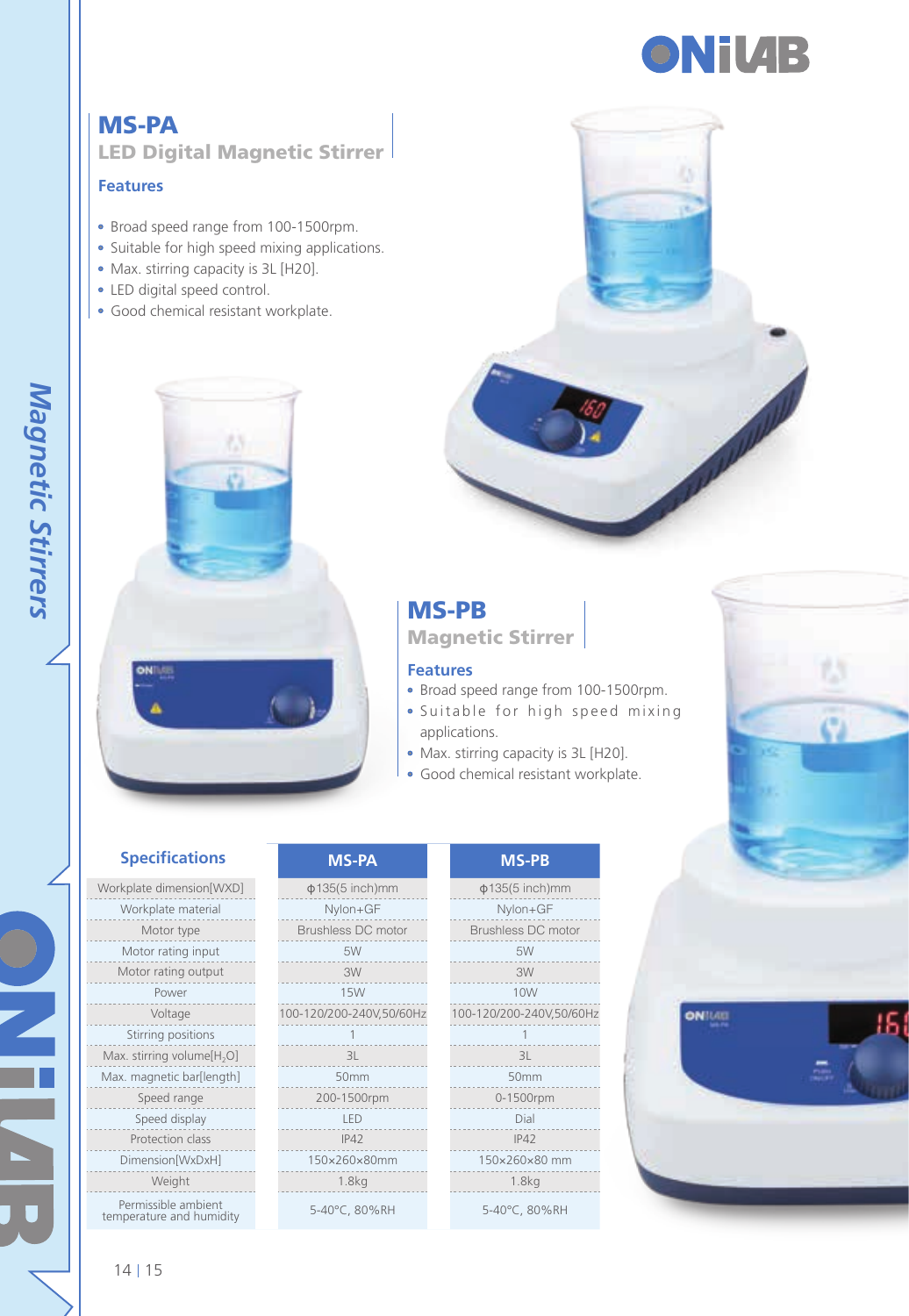

# MS-M-S10 10-Position Magnetic Stirrer

# **Features**

- Max. of 10 stirring positions on one workplate with an anti-slip silicone mat.
- Stirring speed setting range: 0-1100rpm.
- Strong magnetism keeps stirrer bars in control.

#### **Specifications**

| Workplate<br>Dimension[WxD]                        | 180×450mm                                |
|----------------------------------------------------|------------------------------------------|
| Workplate material                                 | Stainless steel with silicone<br>coating |
| Motor type                                         | Brushless DC motor                       |
| Motor rating input                                 | 12W                                      |
| Motor rating output                                | 4W                                       |
| Power                                              | 20W                                      |
| Voltage                                            | 100-120/200-240V.50/60Hz                 |
| Stirring positions                                 | 10                                       |
| Max. stirring<br>volume[H <sub>2</sub> O]          | $0.41 \times 10$                         |
| Max. magnetic<br>bar[length]                       | 40mm                                     |
| Speed range                                        | 0-1100rpm                                |
| Speed display                                      | Dial                                     |
| Protection class                                   | IP21                                     |
| Dimension[WxDxH]                                   | 622×205×65mm                             |
| Weight                                             | 3.2kg                                    |
| Permissible ambient<br>temperature and<br>humidity | 5-40°C. 80%RH                            |

**MS-M-S10**

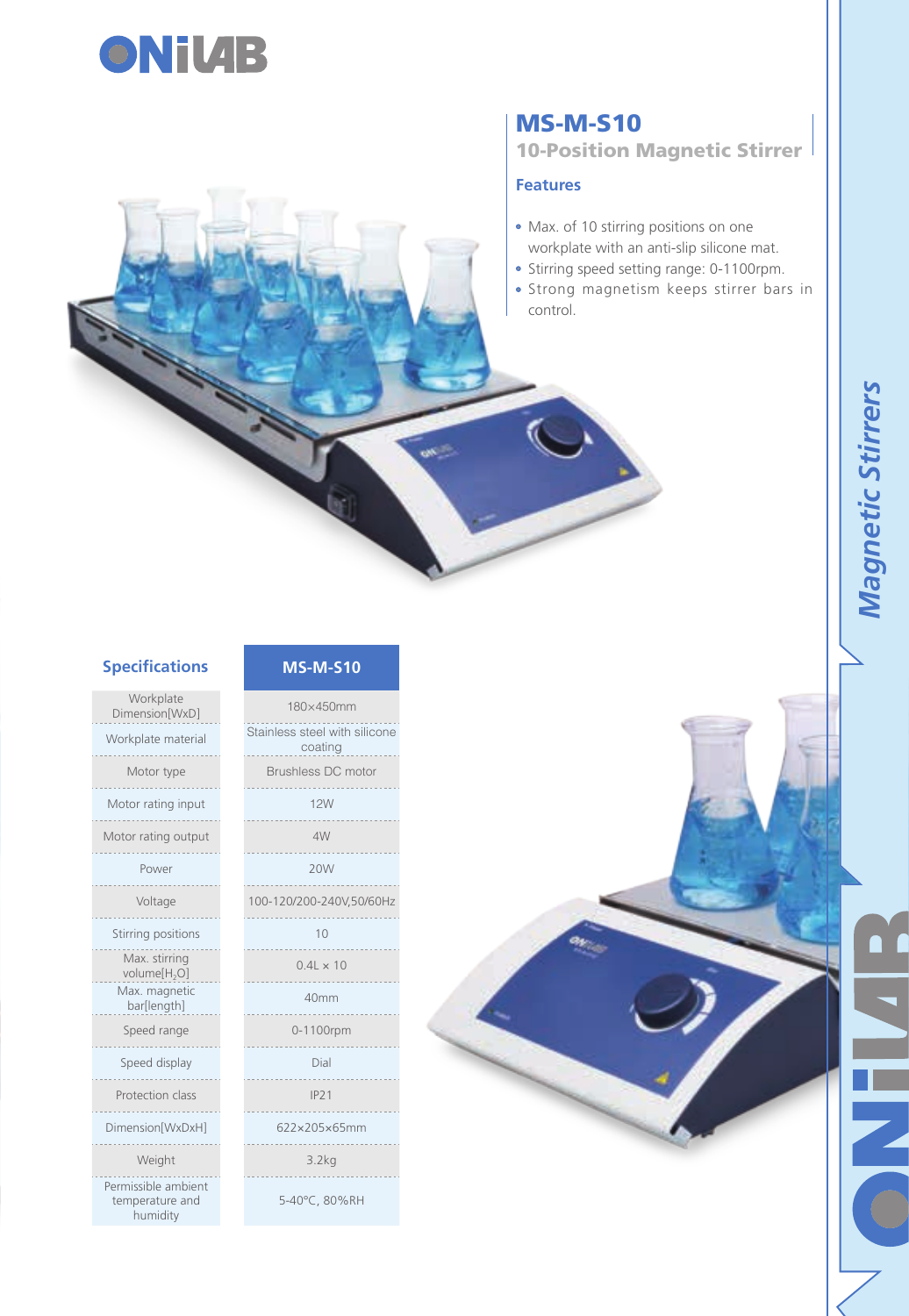

**FlatSpin** 

**ONILAB** 

# FlatSpin

# Ultra-flat Compact Magnetic Stirrer

FlatSpin is a motor less magnetic stirrer available in portable shape and size with high speed range up to 1500rpm. FlatSpin with PET top workplate is suitable for small volume stirring applications.

- Light in weight, portable and easy to operate.
- Electronic speed regulation: from 0-1100rpm.
- High resistance to chemicals.
- Maintenance-free ultra-flat magnetic stirrer.
- Auto reverse rotation ensures enhanced mixing.